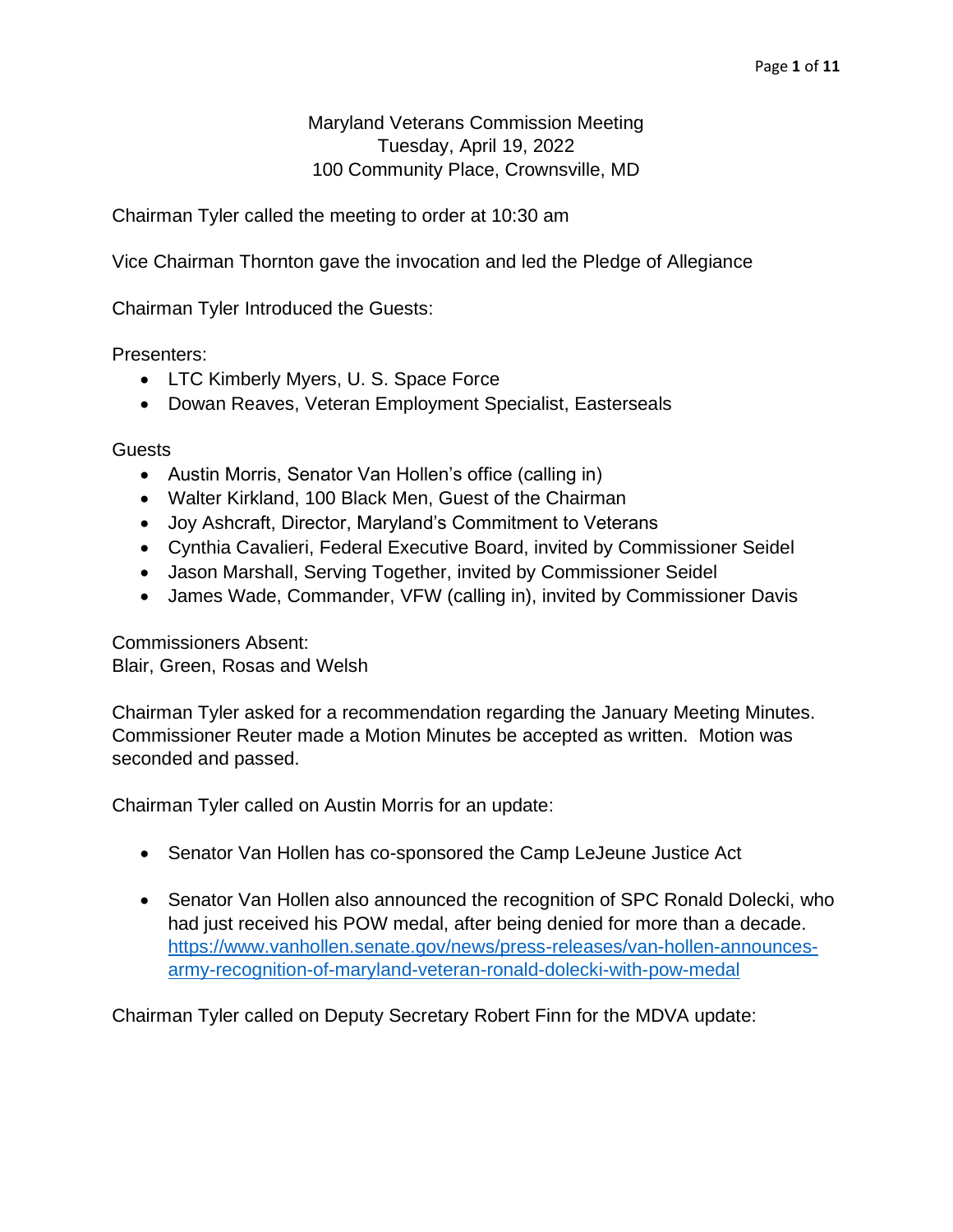Deputy Secretary Robert Finn:

### *Good morning,*

*I will be giving the update today for Secretary Owings. He is at Charlotte Hall Veterans Home today for a presentation with Congressman Steny Hoyer.*

• *Congressman Hoyer is presenting a Bronze Star to the family of Sgt. Christopher Swanson, who was killed in Iraq in 2006.*

*I would like to begin today by recognizing several Commissioners:*

- *Commissioner Leonard Kirk, American Ex-POWs. Commissioner Kirk has decided he will not seek reappointment at the end of his term. We thank him for his service to this Commission*
- *Penny Collins, Fleet Reserve Association, who has also decided not to seek reappointment. Penny has been an active member of this Commission and she will be missed.*
- *Commissioner Stanley Seidel who was recently featured in an Aberdeen Proving Ground news article about his volunteer efforts at MCVET. Thank you, Stan for your efforts there.*
- *Commissioner Cynthia Macri, who was recently appointed to the VA's Advisory Committee on Women Veterans. Congratulations to Dr. Macri, this is a very prestigious appointment.*

## *Program Updates:*

#### *Charlotte Hall Veterans Home*

- No cases of COVID at Charlotte Hall for either residents or staff.
- *Visitors and volunteers at Charlotte Hall have resumed.*
- *A new Charlotte Hall dedicated ambulance has been purchased with State funds. This will allow transportation, if needed of Charlotte Hall residents without affecting southern Maryland community EMS services. We are providing office space for the EMS personnel in the old CBOC building.*
- *Large recent Donations to Charlotte Hall:*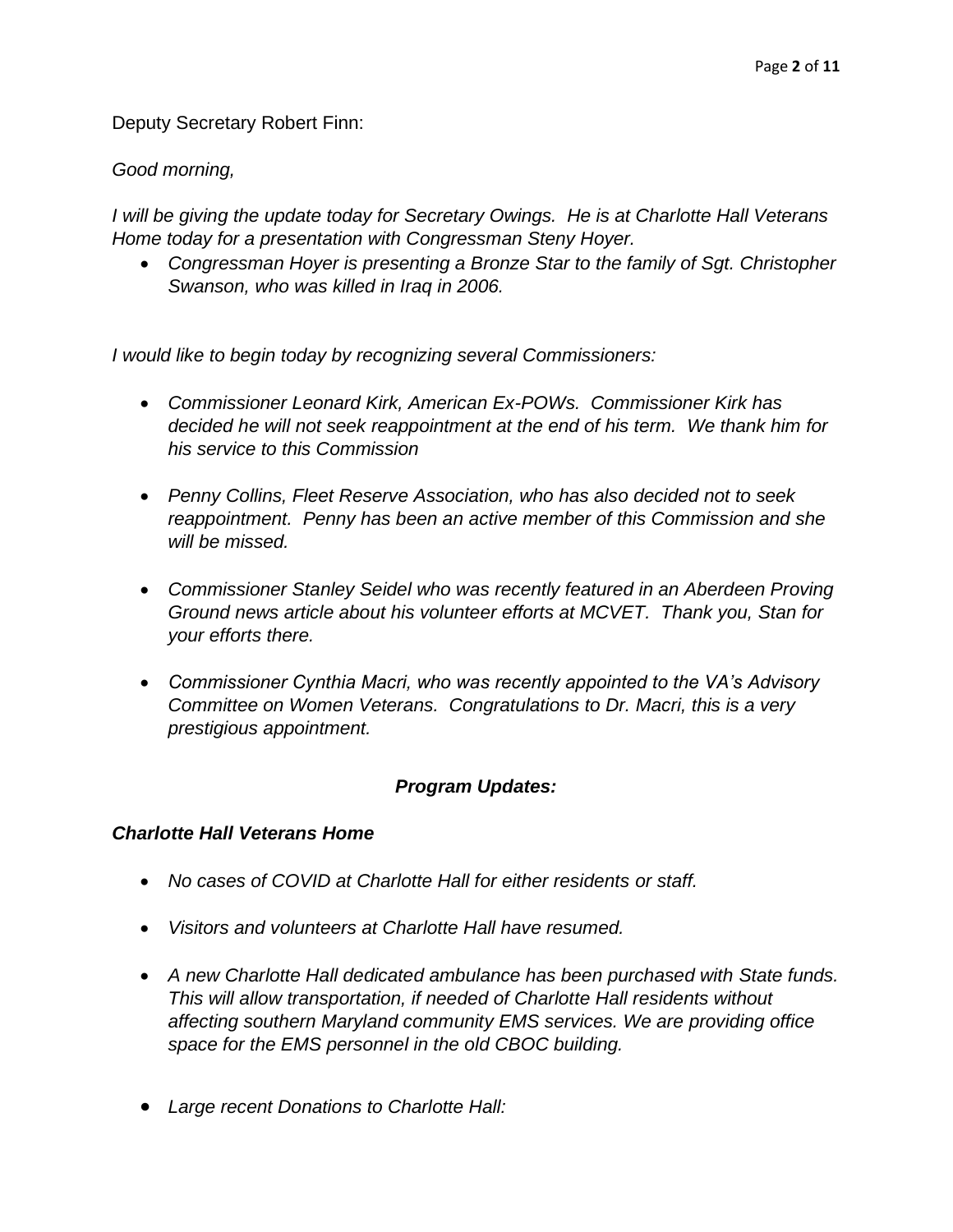- o *Margaret Brent Middle School Mechanicsville MD donated \$4,000.00 and an additional \$330.00 in gift cards*
- o *Moose Lodge 495 & Women of the Moose Chapter 444 donated \$2,000.00*
- o *Exelon Generation of Calvert County donated \$15,000.00*
- o *Solid Rock Baptist Church of King George, Va. donated \$1,500.00*
- o *American Legion Post 206 Chesapeake Beach MD donated \$5,000.00 in Amazon Gift Cards*
- o *B.P.O. Elks 622 donated \$1,500.00*
- o *American Legion Post 91 Dorchester MD - donated \$6,000.00*
- o *SOMD Loves You Inc. donated \$2,000.00*
- *Second Home Update: VA Home Construction Grant for 2nd Home submitted to the VA on March 29, 2022. They are in the process of reviewing the document. We have been given an application number which means we can be reimbursed by the VA for any expenses incurred for construction of the new Home.*

## *Trust Fund*

- *The Trust Fund just keeps breaking records - \$300,000 has been given in grants to Maryland Veterans since July 1st when the 2022 Fiscal Year began.*
- After receiving recent funds from two of the casinos, the Fund is currently at *\$400,000.*
- *The Trust Fund Board has been meeting about possibly beginning to fund nonprofits who provide direct service to Veterans, but details have not been worked out.*

## *Service & Benefits*

- *The Service & Benefits program has had over 162,000 public contacts since the fiscal year began, resulting in almost 3,000 claims.*
- *Those claims have returned more than \$4 Million to Maryland Veterans in new benefits and \$23 Million in retroactive benefits.*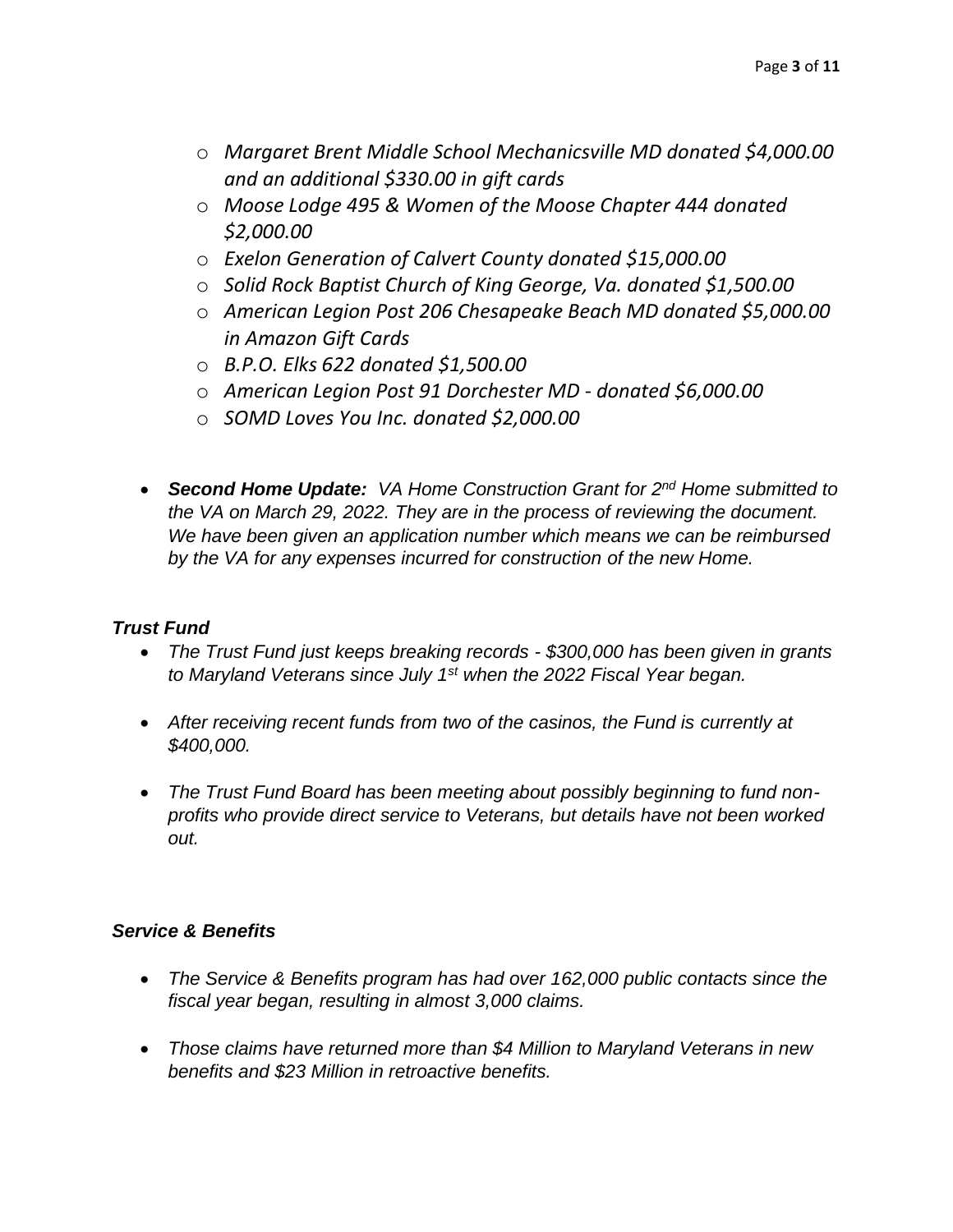- *Keri Keefer, the Benefits Specialist in Frederick is currently out following the birth of her baby, but we are rotating in other Benefits Specialists to assist Veterans in the Frederick area. There are plans to move the Frederick office to the new Goodwill facility being built in Frederick. Goodwill offered free space to MDVA.*
- *Service & Benefits assistance remains by appointment only. Walk-in service has not resumed.*

#### *Cemeteries & Memorials*

- *Two very well attended Unaccompanied Burial Services were held this winter for Veterans at Crownsville and Garrison Forest (on 28 Jan and 4 Feb respectively). Going forward these ceremonies will be held quarterly.*
- *Expansion project at Cheltenham should be completed by the end of this month. Also, security cameras have been installed after some recent break-ins/thefts. Newly installed fence along Tippett Road was damaged by very high winds recently and repairs have been made.*
- *Expansion plans for Crownsville include new administration building and new Committal Shelter. The Carillon will be repainted.*
- *Eastern Shore will have new asphalt work and repairs to the Administration building.*
- *World War II Memorial – we have requested the transfer of the Ritchie Overlook which sits between the WWII Memorial and the Gold Star Family Monument so that we can maintain it to MDVA standards.*
	- o *Commissioner Moore asked if Transportation would pay for the repairs of the Overlook. Response – unknown, but MDVA would like to take over to ensure it is maintained properly.*

#### *Communications, Outreach & Advocacy*

• *A new toolkit is available on the website where you may find the MDVA onepager, graphics and other information you may be interested in using to spread the word about MDVA.*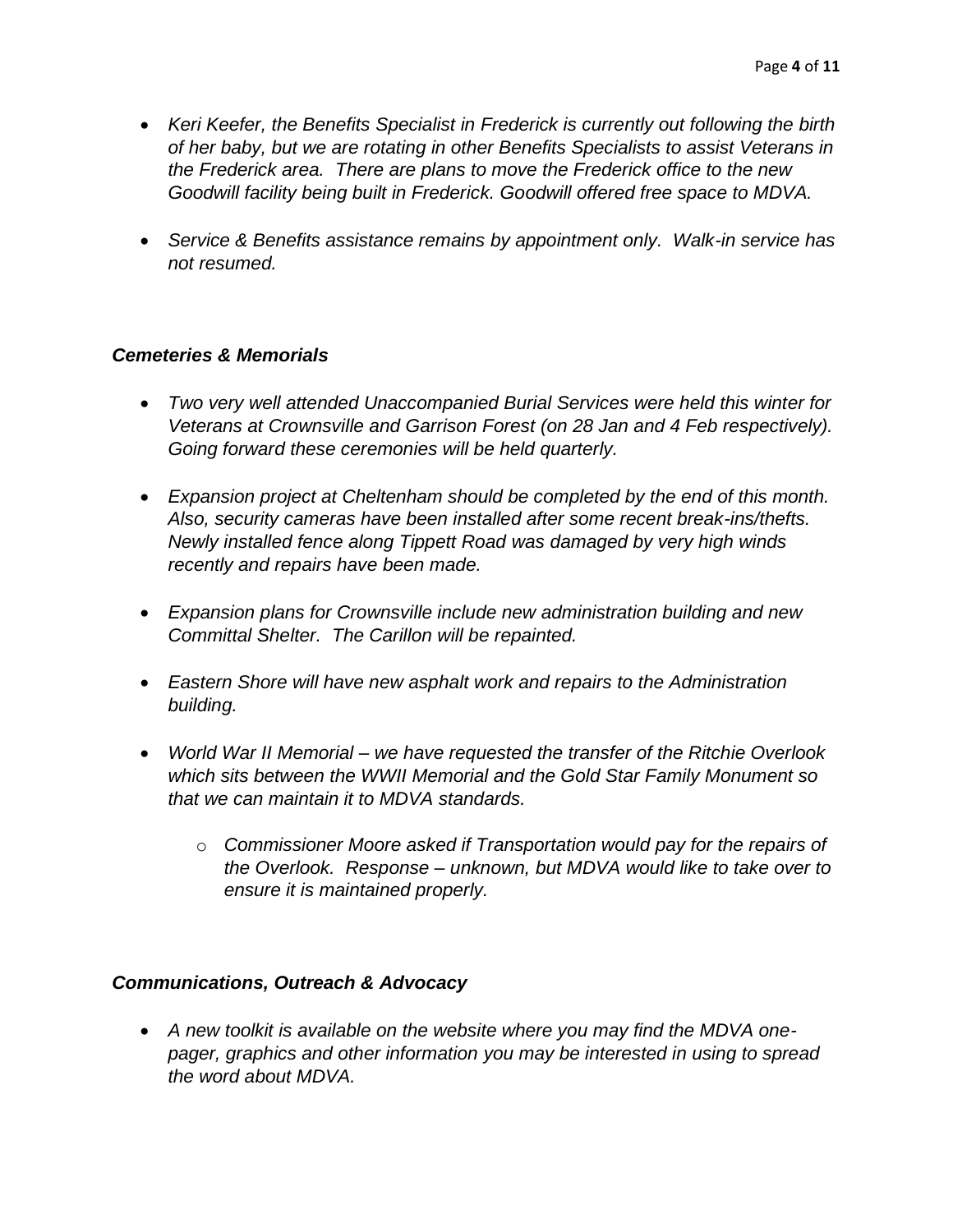- o *D.S. Finn called on Dana Burl to talk about the new toolkit*
	- *Dana It was already sent out to all Commissioners, but Denise will resend it. Asking community partners, including the Commission to share what MDVA is doing. MDVA now has a contract with Maryland Public Television to boost MDVA information through ads and Facebook*
- *Roslyn Jones, the Women Veterans Inclusion Program Manager is planning a two-day Women Veteran Appreciation program on June 8th and 9th .*
- *The MDVA newsletter distribution list has now reached 189,000*
- *Facebook reach has increased dramatically as the partnership with Maryland Public Television continues to promote MDVA. In March alone, Facebook reach was 83,000*
- *Two more responsibilities have been added to the program*
	- o *Roslyn has been assigned to the Maryland Health Equity Commission*
	- o *Denise is the Secretary's Designee to the Maryland 250 (Semi quincentennial) Commission*

## *Fiscal Program*

- *A second Procurement officer was hired for MDVA – Tom Johnson. Tom is an Army veteran who started with MDVA working at Charlotte Hall Veterans Home and has transferred to the Annapolis office.*
- *MDVA has also hired for the first time ever, an Employee Relations Specialist. Mikele Hicks comes to us from the Comptroller's office.*
- *MDVA was one of the first four State agencies to lead the conversion to the State's new online procure-to-pay system eMMA (E-Maryland Marketplace Advantage).*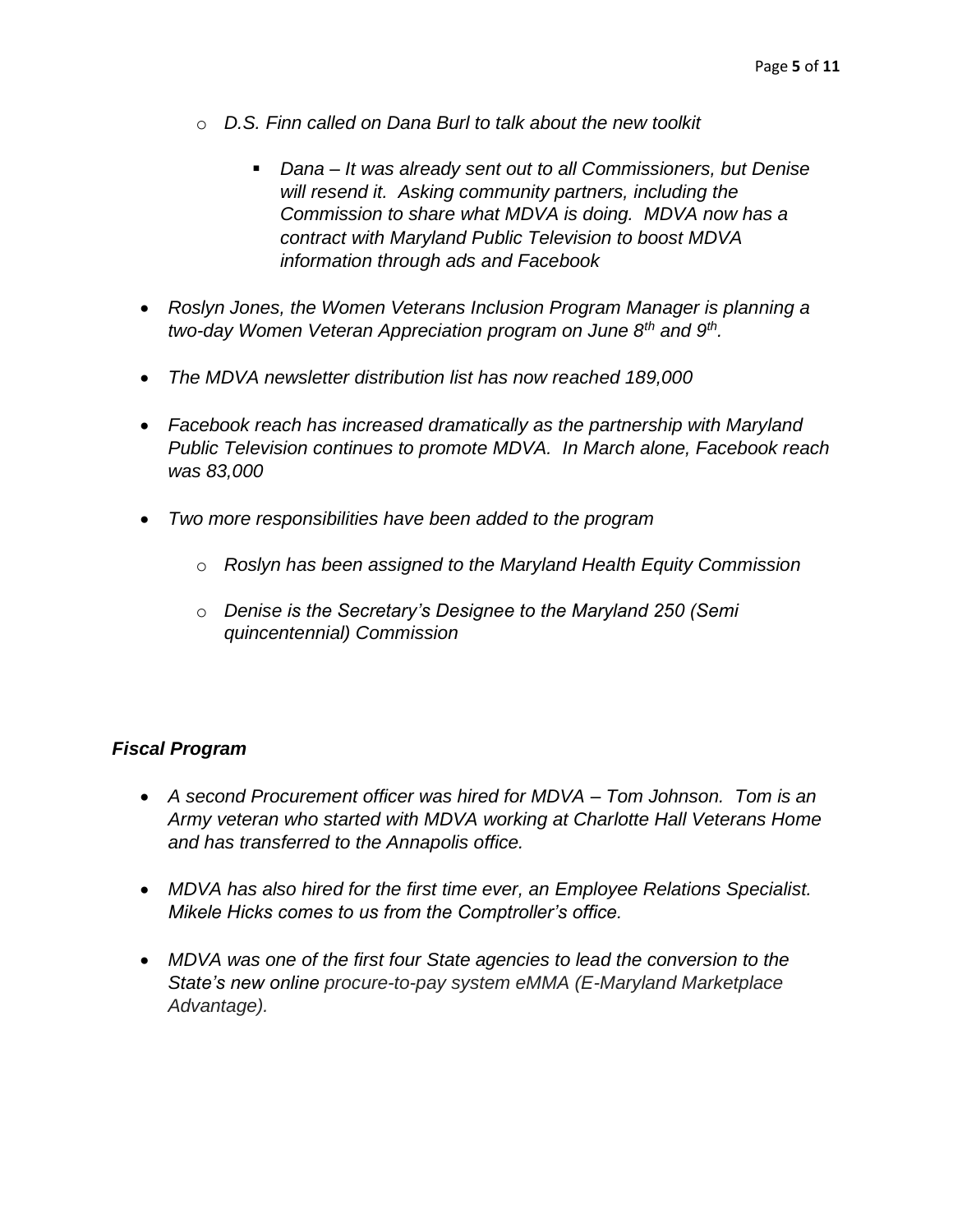# *Legislative Updates:*

*The Maryland General Assembly ended the 90-day session on Monday, April 11th . Denise has already sent around a legislative update to each of you, but there are a few legislative items I would like to highlight for you: Signed into Law on April12th:*

- *SB 5/HB 479 – Tuskegee Airmen Commemoration Day passed with the support of Commissioner Killebrew and others who have been working so hard to ensure this legislation became an official Commemoration in Maryland.*
- *SB 365 – added a new seat to the Maryland Veterans Commission – the Reserve Organization of America will join the Commission, effective October 1st. Originally formed as the Reserve Officers Assoc of America in 1922 by Gen "Black Jack" Pershing, ROA is dedicated to supporting the Reserve Forces. Jason Spiegel, former Exec Dir and one of three Maryland Army Reserve Ambassadors spearheaded the effort.*
- *SB 654/HB 279 – Veterans Advocacy & Education Act, which changes the name of the Outreach & Advocacy Program to the Communications, Outreach & Advocacy Program. It will also require the program to collaborate with the Maryland Higher Education Commission to make veterans & family members aware of access to benefits.*
- *None of the Military Retirement Subtraction Modification bills passed this session, however the Governor signed the Retirement Tax Elimination Act which provides general tax relief to Maryland retirees.*

*In closing, I would like to thank you for all you do as Commissioners to assist Veterans in Maryland.*

Chairman Tyler called on Denise Nooe for Update:

Denise:

- Mileage rate has increased to 58.5 cents from 56 cents last year. Please check the top of your form and correct any information, as I had to retype all the forms again
- Memorial Day is coming up next Month please let us know about events and requests for Proclamations, as soon as possible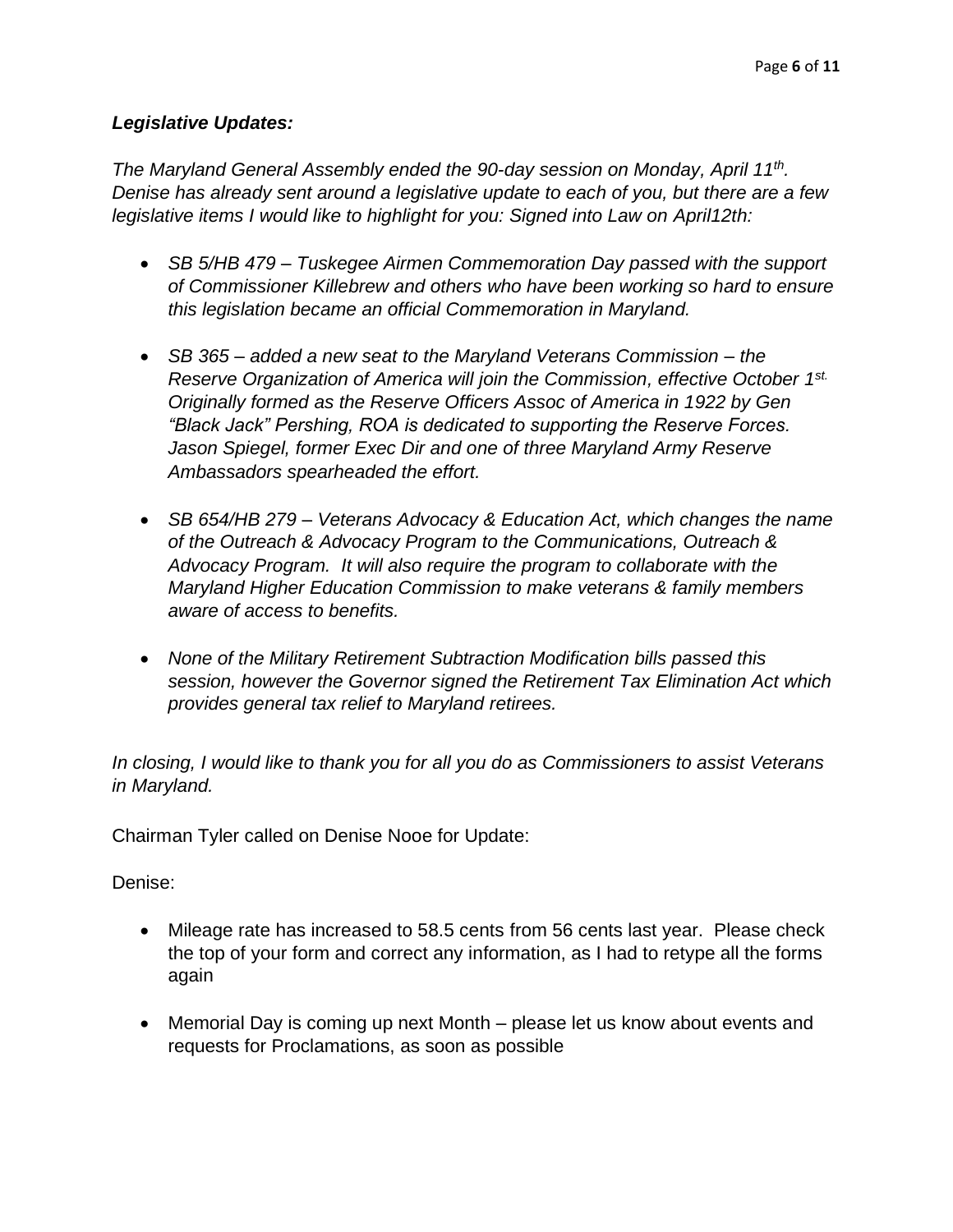- Event in Indian Head on May  $13<sup>th</sup>$  the Secretary would like a Commissioner to attend – passing around to everyone
- We are currently not on the  $4<sup>th</sup>$  floor due to construction, but when we return, I will have probably 1,000 Welcome Home packets to prepare and I will be sending out a message asking for volunteer help from the Commissioners.
- Durable Medical Equipment Warehouse Commissioners asked for a tour, but wanted to wait for better weather. I will be making contact to set a date and will notify all Commissioners.

Chairman Tyler called on LTC Myers for the Space Force presentation.

## Questions:

- Commissioner Macri asked about procurement for the agency? Reply, have their own process.
- Vice Chairman Thornton asked how you cover the vastness of space? Reply, developing processes, policies and procedures that can carry into the future. Already working with other countries with regard to sharing the International Space Station.
- Commissioner Reuter how do you balance the peaceful uses of space? Similar to the above – working with other countries to share resources.
- Commissioner Killebrew how do you control civilian exploration in space? Reply, We do not control civilian activities even on earth. Space Force's role is to ensure safety & security. We track all satellites. Human space flight takes priority.
- Commissioner Stem asked if several Air Force bases have transformed to Space Force bases: Patrick, Cape Canaveral and Vandenberg. Reply – yes.
- Commissioner Lane asked about recruiting? Following the same path as other agencies. Right now Space Force is mostly using Air Force recruiters, but have a small force of their own recruiters.
- Chairman Tyler asked if boot camp is the same as Air Force boot camp? Reply, yes, but they are trying to shift to a dedicated Space Force boot camp as recruiting grows.
- Commissioner Macri asked about promoting to their own military Alumni Associations? Reply, yes, Space Force needs help advocating for new recruits. There is an interesting STEM to Space Force path which may interest new recruits.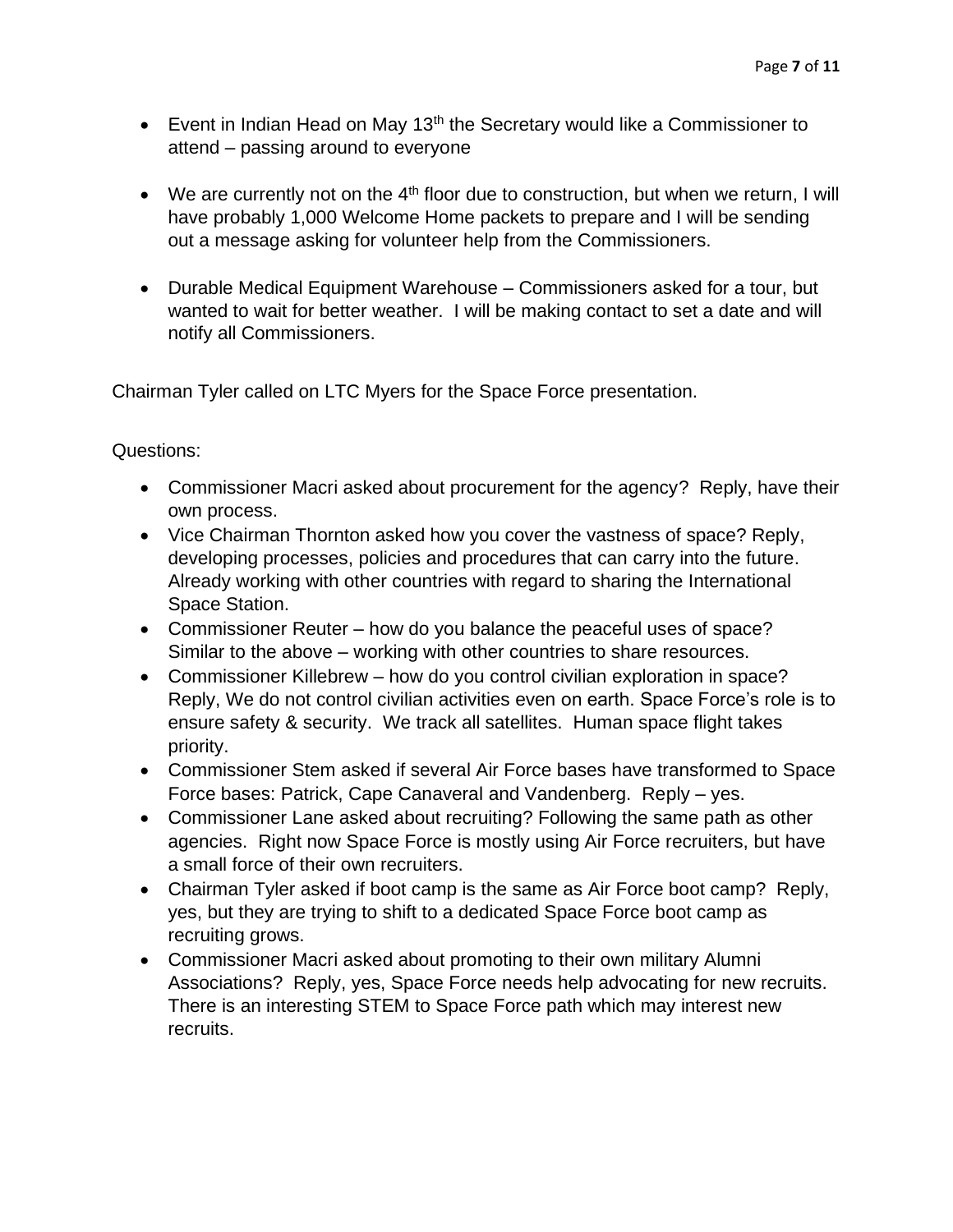Chairman Tyler called on Dowan Reeves for her presentation on Easterseals:

Questions:

- Commissioner Davis asked about substance abuse rehab services? Reply, clients are referred to substance abuse service, but Easterseals stays connected with them while they are in treatment.
- Vice Chairman Thornton asked about why Veterans, particularly female Veterans become homeless? Reply, often an abusive situation, but there can be many reasons. 10% of homeless female Veterans, do not come forward/identify themselves as homeless. Dowan discovered a child care scholarship provided by the Maryland Department of Labor and that has helped some homeless female Veterans to be able to work.
- Commissioner Reuter mentioned he is the Chair of the Homeless sub-committee as well as Commander of the PVA. One of his members was dumped at the Post Office in downtown Baltimore, and the only assistance he could find which was accessible was in Howard County. Reply, not much has changed. There are not many emergency housing options for women with children, especially those which are accessible.

Chairman Tyler called on the Subcommittees for their reports

Homeless Veteran subcommittee:

• Commissioner Reuter – no update

Incarcerated Veterans subcommittee:

• Commissioner Penny Collins – no update

Combating Substance Misuse Impacting Maryland's Veterans and Their Families

- Commissioner Macri gave the report
	- o Subcommittee met with Department of Health officials from the Maryland Behavioral Health Administration and the Maryland Opioid Operational Command (OOCC). Deputy Secretary Finn and Dana Burl also attended.
	- o The subcommittee presented their interim report and asked for a reply. They also asked if state grantees were reporting the veteran status of those.
	- o A follow-up was made by OOCC suggesting a Summit on Nov. 10, 2022.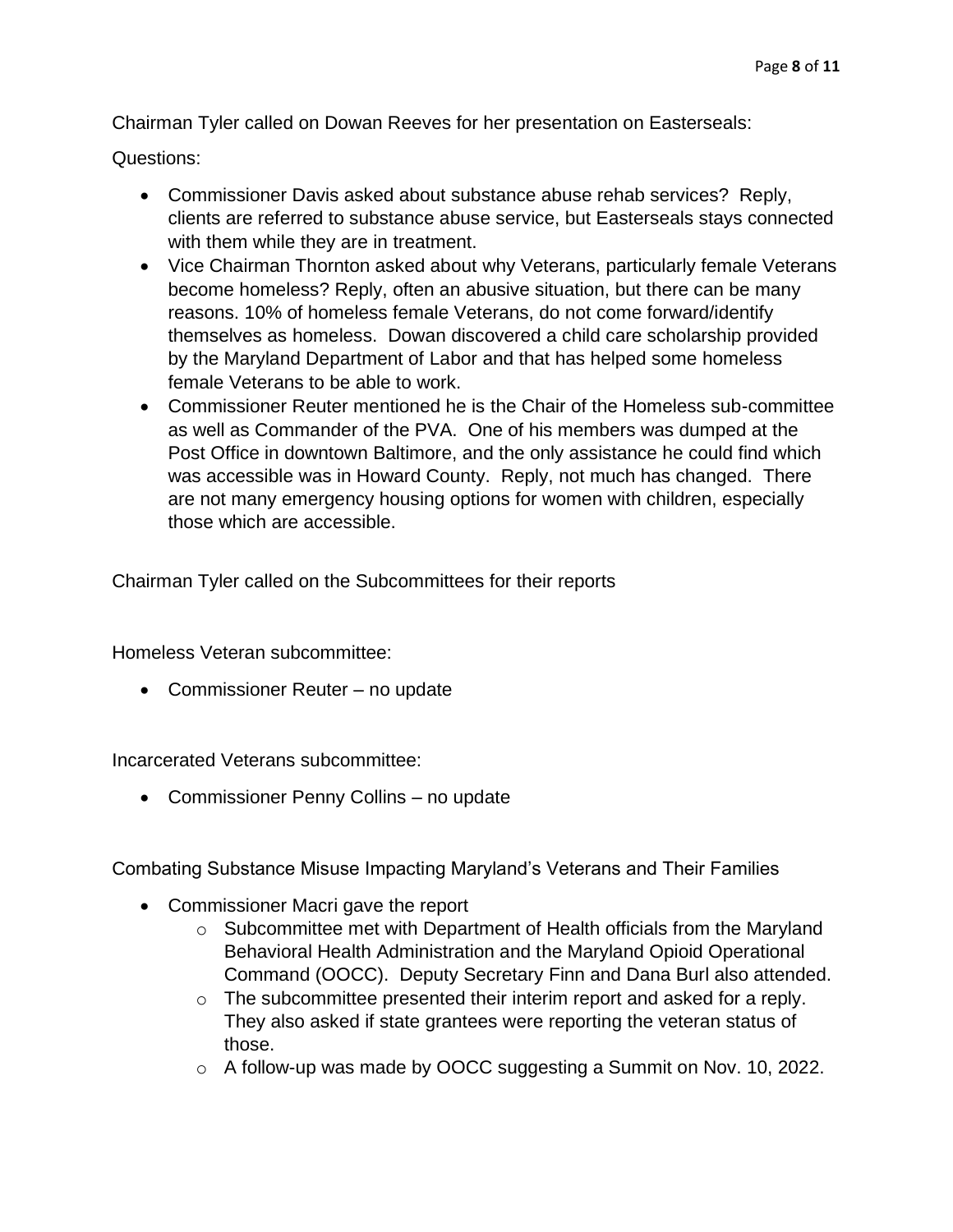- $\circ$  Another meeting was held with the Region 3 Substance Abuse & Mental Health Services Administration (SAMHSA).
- o A written reply was received from the Behavioral Health Administration.
- o Subcommittee requested at the next Commission meeting, SAMHSA be invited to present. Also the subcommittee be given more time to discuss the work the subcommittee is doing and future plans.
- o Subcommittee is recruiting new member(s), as Commissioner Collins is leaving the Commission.
- o Commissioner Lane added that with Commissioner Collins leaving, there is also a loss to the Incarcerated Veterans subcommittee.

The Chairman called on Mr. Walter Kirkland to discuss the 100 Black Men of Prince Georges County:

Walter Kirkland:

- Explained the Mimi-RX Medication and Immunization Management Initiative. Also the MyVax Program: [www.mimirx.org](http://www.mimirx.org/) and [www.myvax.com](http://www.myvax.com/)
	- o Commissioner Burtnick asked if the app was available for android phones? Reply, yes.
	- o Commissioner Reuter asked if the information was stored on your phone, or in the cloud? Reply, in the cloud.

Chairman Tyler called on the Commissioners for the Round Robin portion of the meeting:

- Commissioner Holcombe recently attended a meeting with Congressman Mfume and asked for his position on veterans' topics. Cong. Mfume is researching and will reply.
- Commissioner Hartman on June  $7<sup>th</sup>$  there will be a claims clinic in Carroll County. Thanks to Katie/Denise for Proclamation for 100-year-old Veteran. He has been working with Blue Water Sailors – the info on ships is limited. He advises sailors to find as much info as they can, and the Blue Water Sailors Association will cross-reference the ships' locations. Currently there are over 600,000 claims in the VA backlog again.
- Commissioner Reuter PVA held an event the 1<sup>st</sup> weekend in April. The national convention is in Atlanta in May.
- Commissioner Calvert participates in a program training service dogs in Boyds, MD. Goes for one hour per week and finds it personally rewarding. Warrior Canine Connection is in need of foster parents to raise the puppies for 24 months. The dogs are free to Veterans.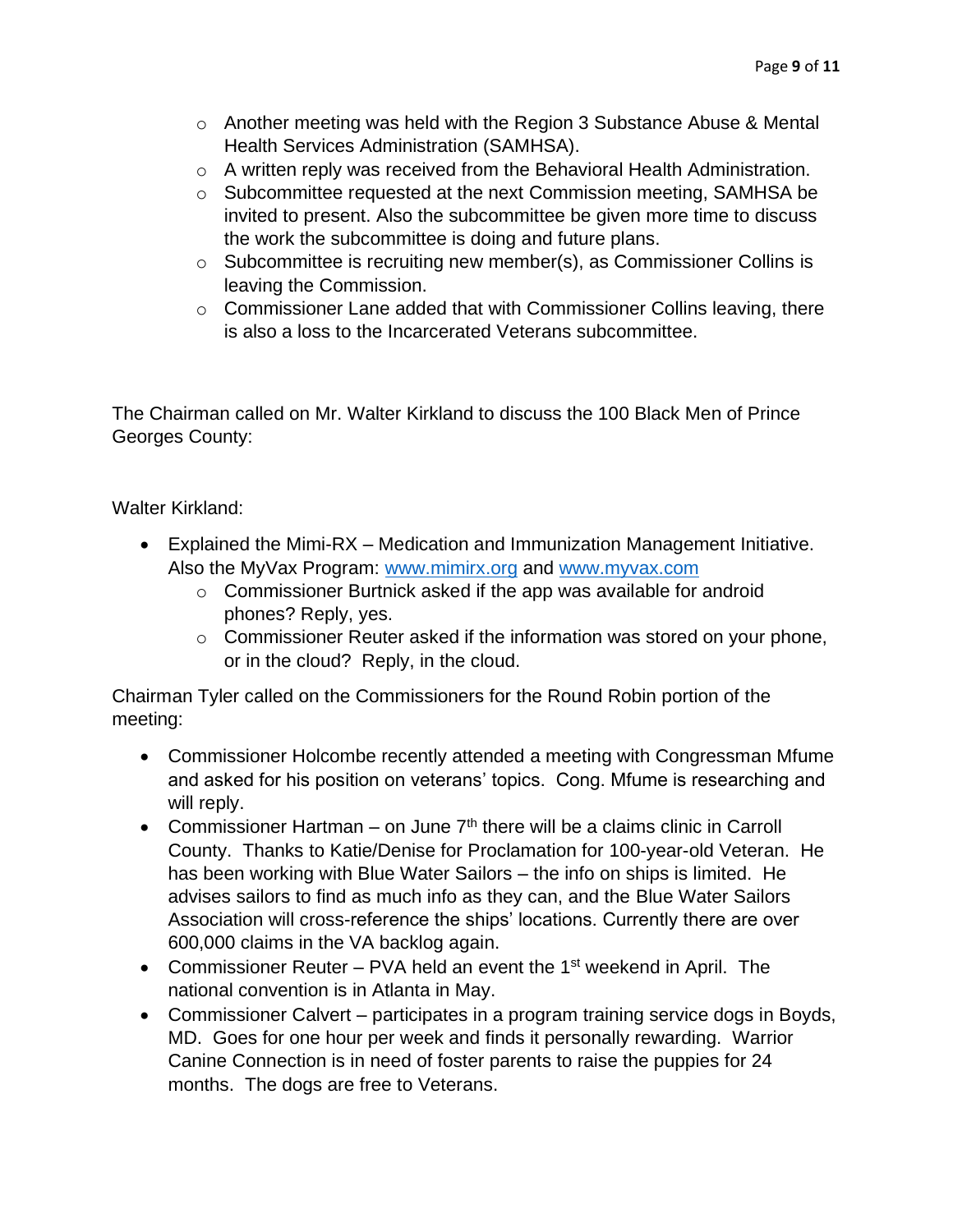- Commissioner Killebrew Sec. Owings deserves an Oscar for his testimony in support of the Tuskegee Airmen legislation. The day of observance will be on the  $4<sup>th</sup>$  Thursday in March. There are only 7 pilots left and about 200 enlisted members remaining. The East Coast chapter here is the largest. This chapter is looking for a certified flight instructor.
- Commissioner Lane no new news to report.
- Commissioner Davis the VFW Commander sends an invitation for Commissioners to attend Convention. It will be held 31 May – 3 June at the Grand Hotel in Ocean City. On 28 April, the VFW will be holding an award ceremony in Charles County.
- Commissioner Macri will be attending the JAVA Memorial Day event at Arlington. This is the longest continuous observance. She is on the Montgomery County Veterans Commission working with Women Veterans. Mary Washington University in Lorton is offering free art classes. 4th dose of vaccine is now being recommended for those over 50. Two of the anti-virals do not work on the new variants. You can be prescribed anti-virals at CVS and Walgreens.
- Commissioner Burtnick Andrew Altman was recruited by Commissioner Burtnick to the Jewish War Veterans. He is the youngest member nationally. Commissioner Burtnick will be attending the Memorial Day ceremony at Garrison Forest held in the Jewish section. The ceremony is lived streamed nationally. On May  $9<sup>th</sup>$  the community salute to recognize high school students directly into the military will be held. That will be at the B&O Railroad Museum at 5:30 pm. Also on May 15<sup>th</sup> there will be a Carroll County Veterans Collaboration at the Farm Museum.
- Commissioner Moore He will be attending the Greenbelt Memorial Day Ceremony. American Legion Post 136 will be hosting a picnic for Rolling Thunder, prior to their ride to southern Maryland. Work has begun on the Peace Cross, and the dedication ceremony is scheduled by Veterans Day.
- Commissioner Smith has worked on the revision and updating of the responsibilities of the Commissioners. Asked if the updated version would be considered at the next meeting. Reply from Chair, Yes.
- Commissioner Hanson Grand Opening of the Patrol River Boat in Cambridge. If you visit, check it out. The Tuskegee Airmen are portrayed on the mural as you travel into Cambridge.
- Commissioner Collins this is her last meeting, as she is stepping down from the Commission. She is also stepping down from her position of Secretary/Treasurer from the Fleet Reserve. She is remaining a Claims Officer for the Fleet Reserve. Prince Georges County Executive Alsobrooks held a Women Veterans recognition during Women's History month in March. 24 May is the Annapolis Vet Center Open House from 10:00 to 2:00. 30 May the City of Annapolis will hold a Veterans Day ceremony.
- Commissioner Childs 30 April AMVETS will be holding the Freestate Awards. Timothy Cooke, former Director of Martinsburg VA hospital is receiving the award